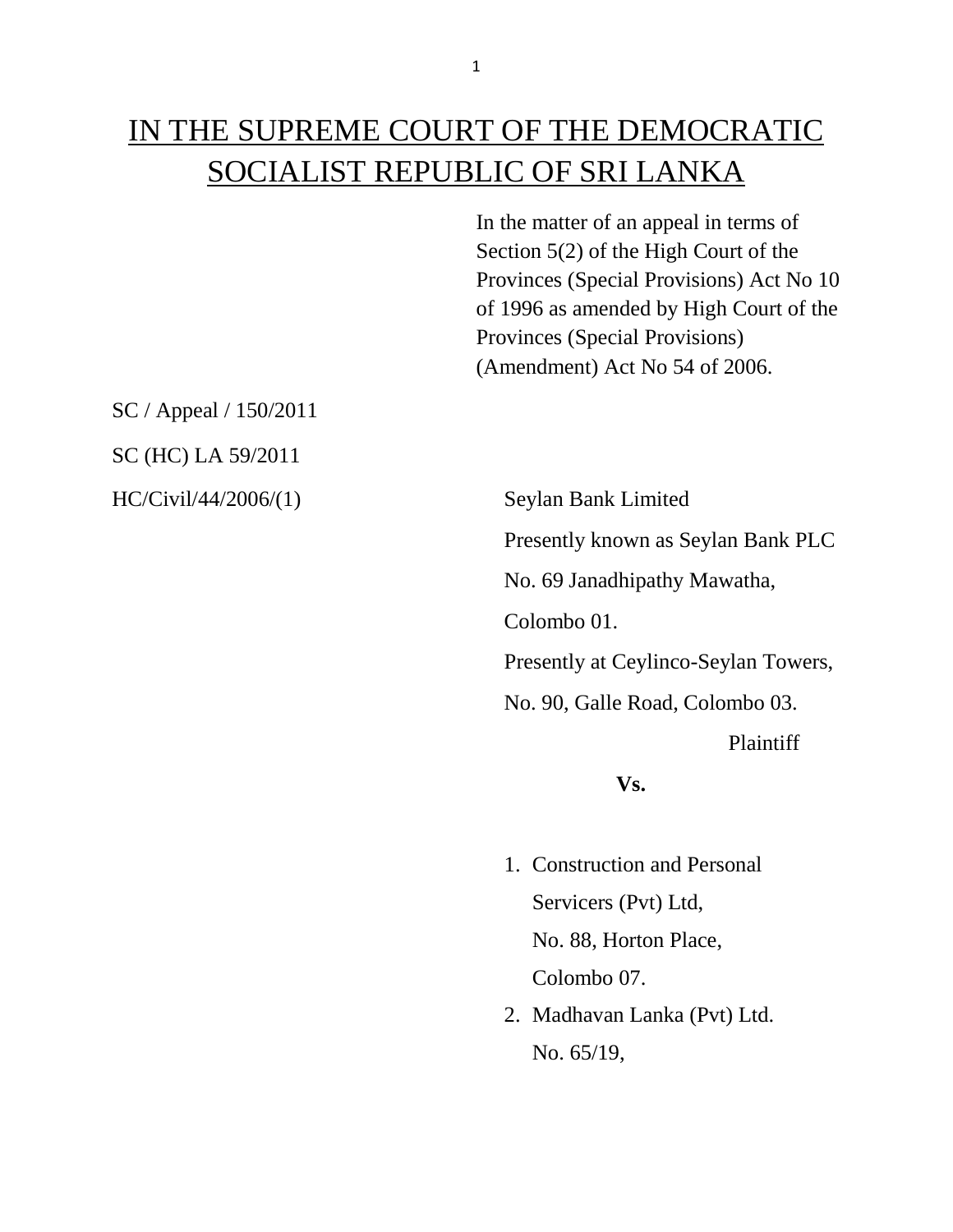Sir Chittampalam A. Gardiner

Mawatha,

Colombo 02.

Defendant

AND NOW BETWEEN

Madhavan Lanka (Pvt) Ltd.

No. 65/19,

Sir Chittampalam A. Gardiner Mawatha,

Colombo 02. 2<sup>nd</sup> Defendant Appellant

**Vs.**

Seylan Bank Limited

Presently known as Seylan Bank PLC

No. 69 Janadhipathy Mawatha,

Colombo 01.

Presently at Ceylinco-Seylan Towers,

No. 90, Galle Road, Colombo 03. Plaintiff Respondent

Construction and Personal Servicers (Pvt) Ltd,

No. 88, Horton Place,

Colombo 07.

1<sup>st</sup> Defendant Respondent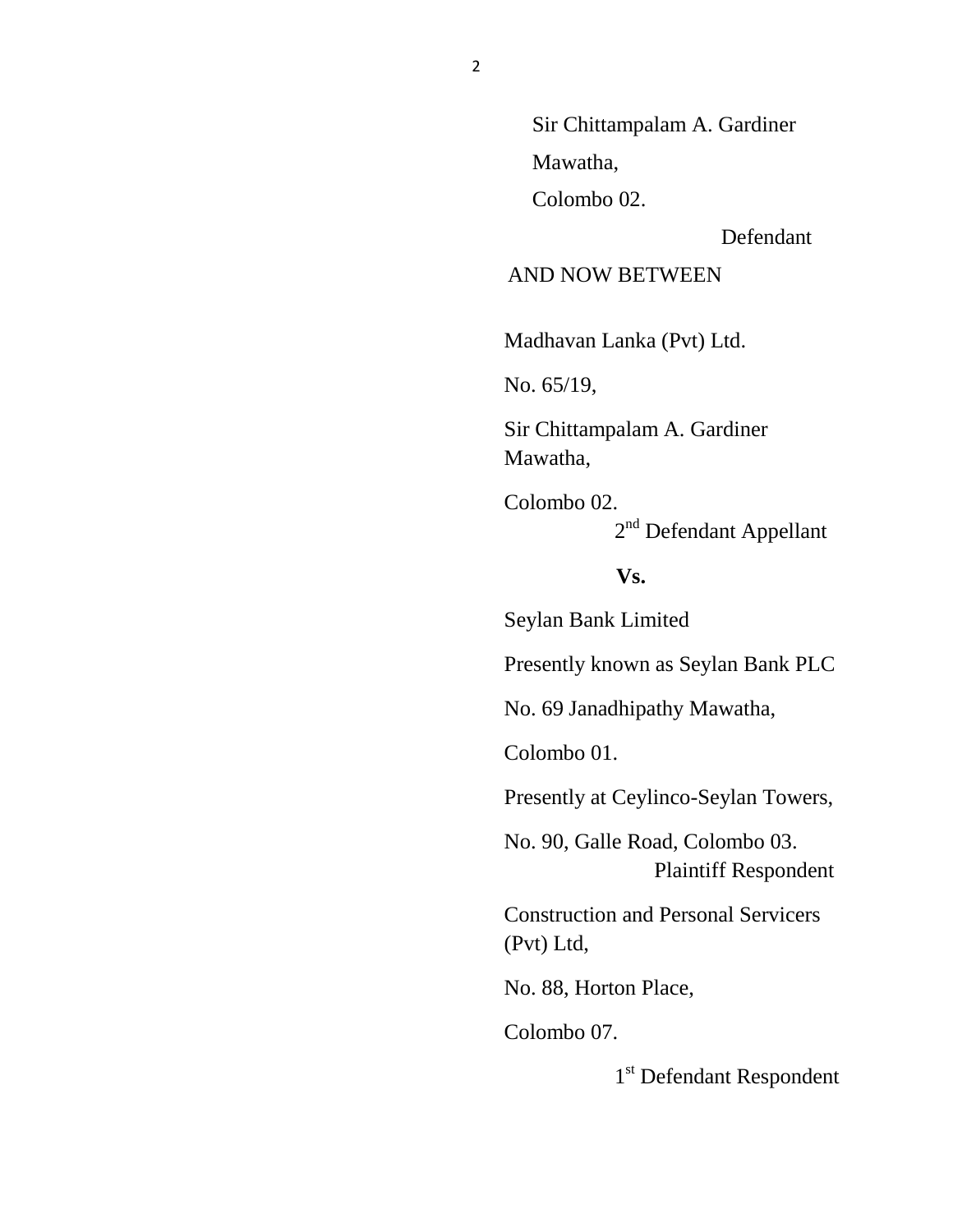| <b>BEFORE</b>                 |  | SISIRA J. DE ABREW, J.                                                               |
|-------------------------------|--|--------------------------------------------------------------------------------------|
|                               |  | UPALY ABEYRATHNE, J.                                                                 |
|                               |  | ANIL GOONARATNE, J.                                                                  |
|                               |  |                                                                                      |
| UNSEL<br>$\ddot{\cdot}$       |  | Mayura Gunawansha instructed by K.U.<br>Gunasekera for the $2nd$ Defendant Appellant |
|                               |  | S.R. De Livera instructed by De Livera<br>Associates for the Plaintiff Respondent    |
| <b>WRITTEN SUBMISSION ON:</b> |  | 30.01.2012 ( $2nd$ Defendant Appellant)                                              |
|                               |  | 15.03.2012 (Plaintiff Respondent)                                                    |
|                               |  |                                                                                      |
| <b>ARGUED ON</b>              |  | 27.10.2016                                                                           |
| DECIDED ON                    |  | 29.06.2017                                                                           |

### UPALY ABEYRATHNE, J.

At the hearing of the evidence for the case of the Plaintiff Respondent before the Commercial High Court of Colombo, the 2<sup>nd</sup> Defendant Appellant made an application to issue a commission to ascertain the market value of the property of the mortgage bond bearing No 27 dated 04.04.1997. The said property had been sold in auction and the mortgage bond had been released by the Plaintiff Respondent. After hearing the objection raised by the Plaintiff Respondent the learned High Court Judge of the Commercial High Court has refused the said application. This appeal is from the said order dated 10.06.2011.

Leave to appeal has been granted on the grounds set out in paragraph 10 (b) and (e) of the petition of appeal dated 28.06.2011. In the said paragraphs,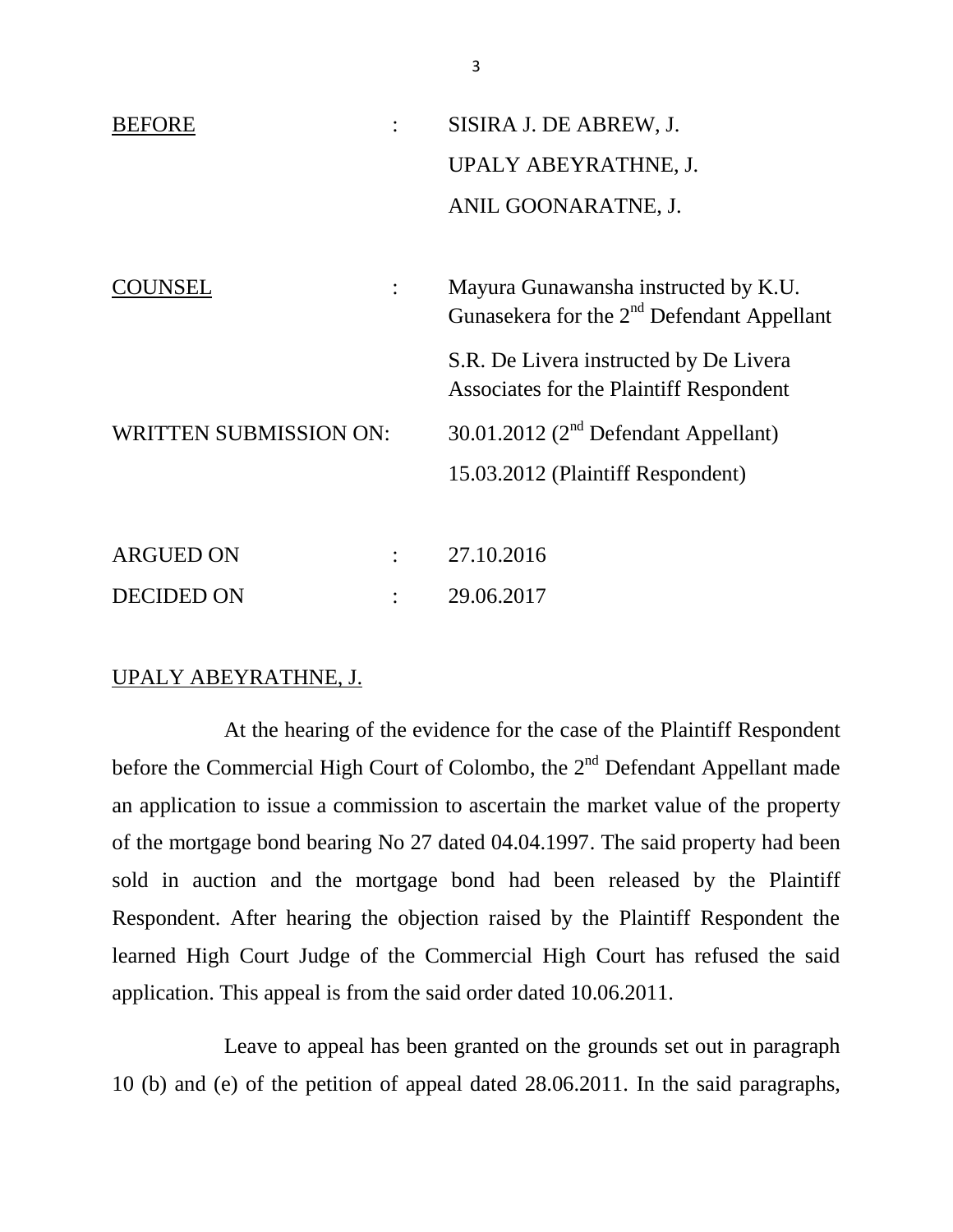the Appellant has averred that the learned High Court Judge has failed to consider the vital importance and relevance of evidence obtain through a commission for valuation of the mortgaged property in adjudication of the dispute between the parties and has failed to evaluate the true purpose of a commission in arriving at a conclusion.

The Plaintiff Respondent (hereinafter referred to as the Respondent) instituted an action in the Commercial High Court of Colombo against the  $1<sup>st</sup>$  and  $2<sup>nd</sup>$ Defendant seeking for a judgment inter alia to recover a sum of Rs 17,093,036.95 with interest as prayed for and auction the property described in the Mortgage Bond bearing No 177 produced with the plaint marked 'C'. The  $2^{nd}$ Defendant Appellant (hereinafter referred to as the Appellant) has admitted the signing of the mortgage bond bearing No 177 dated 18.06.1996. The 1<sup>st</sup> Defendant Respondent has admitted the current account referred to in paragraph 3 of the plaint.

The Appellant in his answer averred that subsequent to executing the mortgage bond bearing No 177, the  $1<sup>st</sup>$  Defendant Respondent on the request of the Plaintiff Respondent had executed mortgage bond bearing No. 27 dated 04.04.1997. On the said premise the Appellant contended that the consequent to entering in to the  $2<sup>nd</sup>$  mortgage bearing No. 27, by novation of contract between the Appellant and the Plaintiff Respondent, the rights of the Plaintiff Respondent Bank has been restricted the said mortgage No 27. The Appellant's contention is that since the Plaintiff Respondent Bank has chosen the said mortgage bond No. 27 to recover the dues of the Appellant, the Bank is not entitled to sell the mortgaged property in the mortgage bond bearing No 177.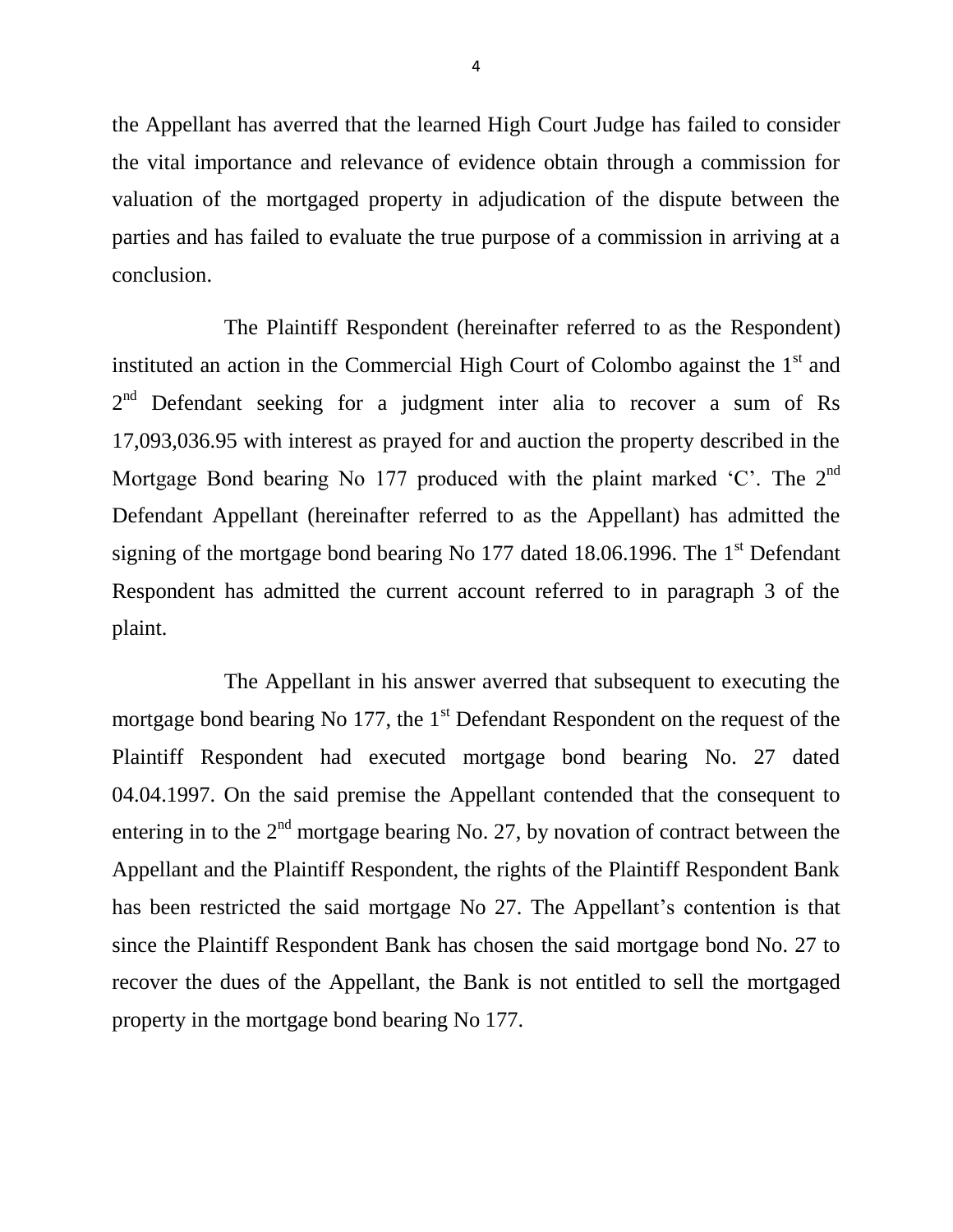It was the position of the Plaintiff Respondent that the mortgage bond bearing No 177 marked 'C' is in the nature of a continuing security up to a value of Rs. 15 million. I carefully examined the said mortgage bond bearing no 177 dated 18.6.1996. The said mortgage bond 177 clearly states that Construction & Personal Services (Pvt) Limited as the Obligor and Madhavan Lanka (Pvt) Limited as the Mortgagor have entered in to the said mortgage bond with the Plaintiff Respondent Bank. In terms of clause (a), (b), (c), (d), (e) and (f) of the said mortgage bond, the Defendant Respondent have agreed to have the said mortgage bond as a continuing security for the purposes stated in the said clauses.

Clause (a) of the said mortgage bond No 177 reads thus;

"All and every the sums and sum of money which shall or may at any time and from time to time and at all times hereafter be or become the owing and payable to the Bank by the Obligor/Mortgagor upon or in respect of any and every overdraft or overdrafts of or on the said current account now had by the Obligor/Mortgagor with the Bank at its Colombo office or branches or which hereafter may be opened by the Obligor/Mortgagor with the Bank whether at its Colombo office aforesaid or at any of its other officers or branches and whether in the name of the Obligor/Mortgagor or otherwise and the floating balance from time to time due upon all or any such accounts current or current account and the sum or sums of money which upon the closing of such accounts current and current account shall be found to be due owing and payable to the Bank".

Said clause and also clauses (b), (c), (d),  $\epsilon$  and (f) clearly stipulates that until the said bond No 177 is discharged, the bond is still valid. The mortgage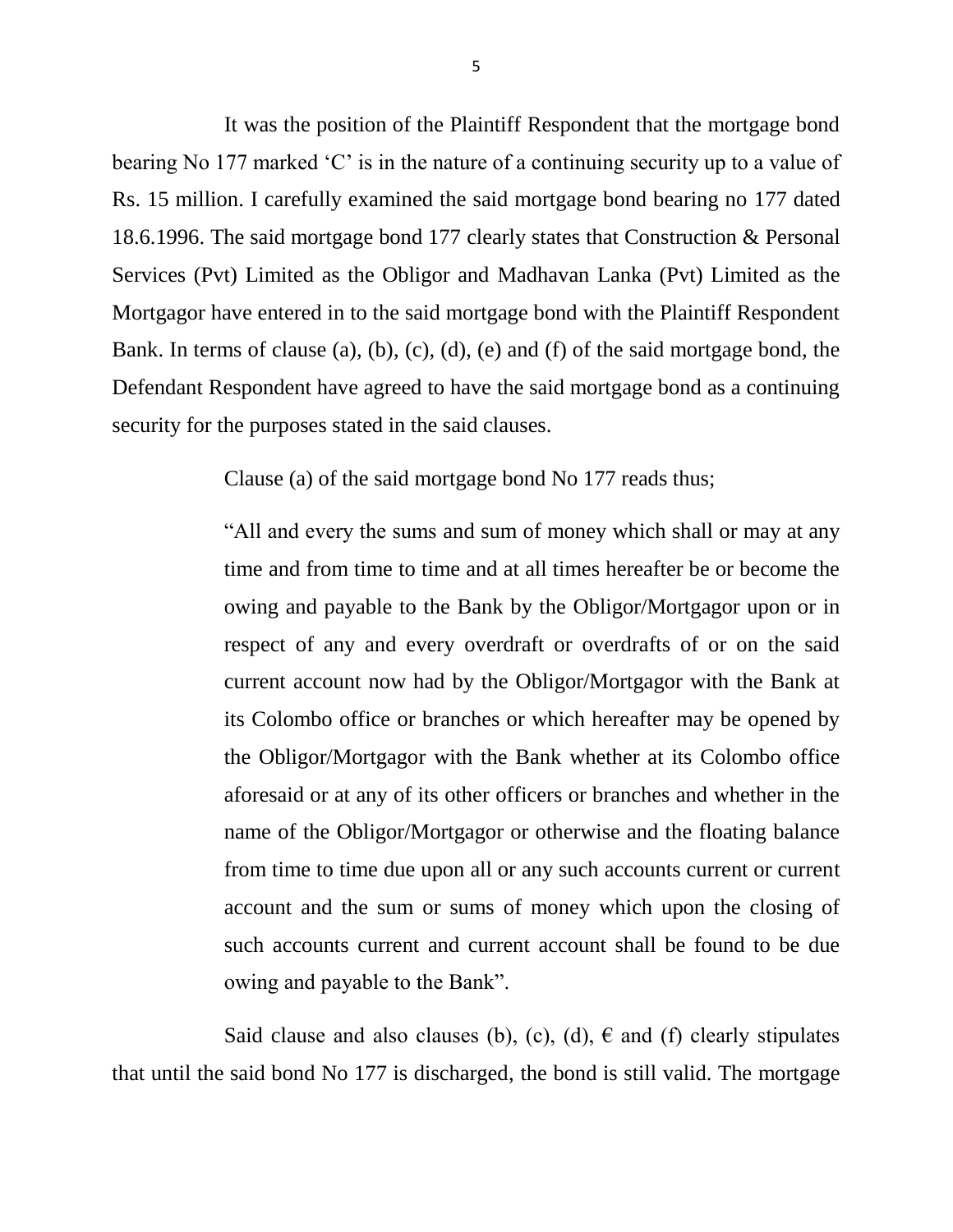bond bearing No 27 does not contain any clause invalidating the effect of the said clauses of mortgage bond No 177 or restricting its scope to any sum of money which may due upon the Appellants' current accounts subsequent to entering of mortgage bond bearing No 27. The mere execution of the subsequent mortgage bond No 27 can in no way extinguish the rights under the mortgage bond bearing No 177.

It must be noted that the mortgage bond bearing No 27 marked '2 V 1 (G 1)' too is in the nature of a continuing security up to a value of Rs. 5 million. I examined the said mortgage bond bearing no 27 dated 04.04.1997. It is clearly seen from the said mortgage bond that Construction & Personal Services (Pvt) Limited as the Obligor and one Suppiah Alagaswamy Kandaswamy Naidu as the Mortgagor have entered in to the said mortgage bond with the Plaintiff Respondent Bank. In terms of clause (a), (b), (c), (d), (e) and (f) of the said mortgage bond, the Defendant Respondent have agreed to have the said mortgage bond as a continuing security for the purposes set out in the said clauses.

It is clear from the terms and conditions of the of the said two mortgage bonds that both are two separate securities provided for by the  $1<sup>st</sup>$  and  $2<sup>nd</sup>$ Defendant and one Suppiah Alagaswamy Kandaswamy Naidu in respect of the overdraft facilities obtained and to be obtained by them in future from the Plaintiff Respondent Bank. In fact, property in mortgage bond bearing No 27 had been sold and the proceeds of sale have been credited to the relevant account in a sum of Rs 4,750,000/ $=$ . The 2<sup>nd</sup> Appellant was not a party to the said mortgage bond No 27. Neither the sale of mortgaged property in mortgage bond No 27 nor the sale proceeds or the value of the said property has been disputed by the parties to the said mortgage bond.